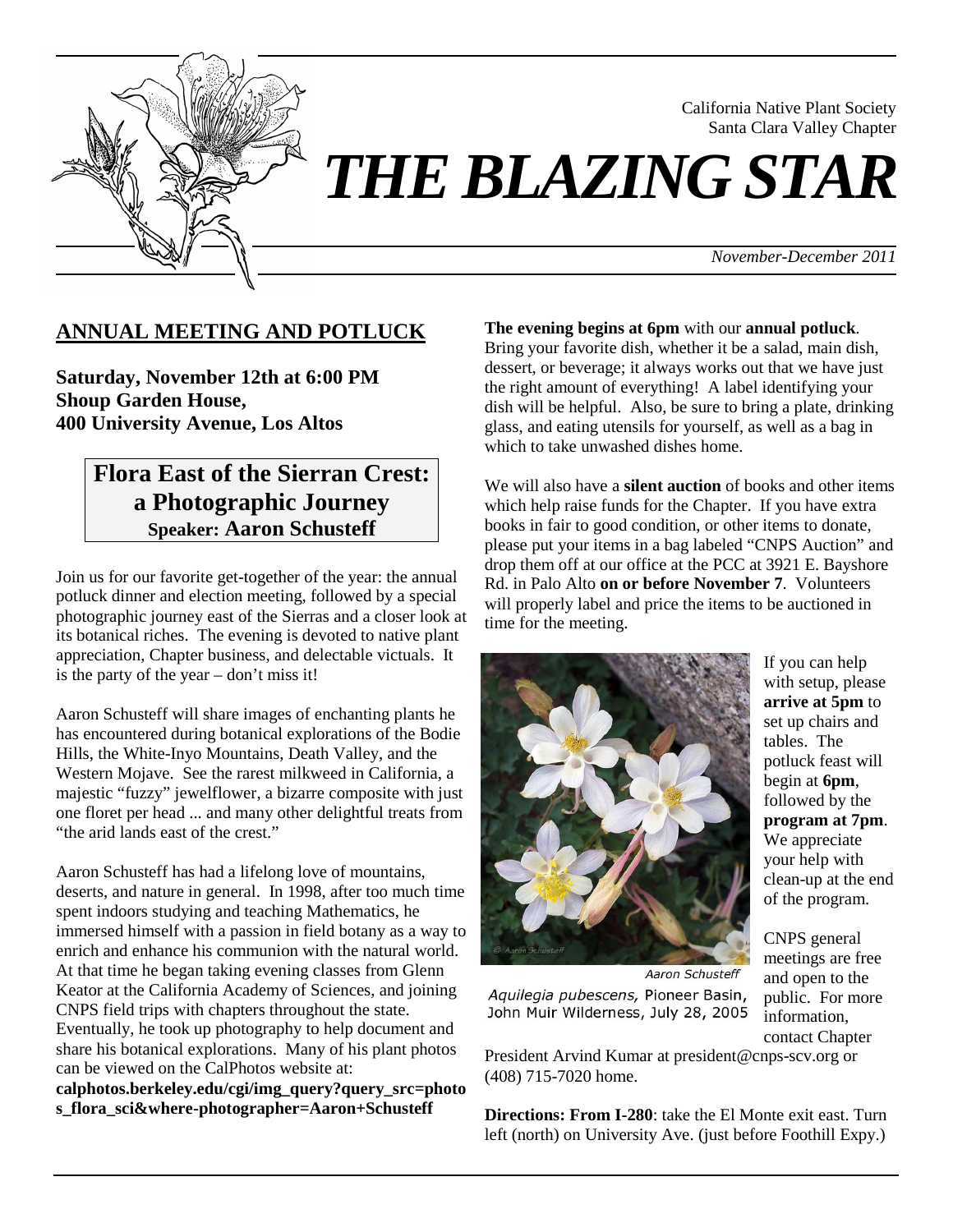The Garden House is 0.6 mile ahead on the left (west) side of the street. **From Hwy. 101**: take the San Antonio exit west/south. Go 3.5 miles. At the 3rd stoplight after crossing El Camino Real (Edith/Main), bear right on to Main St. (not sharp right into Edith). Continue on Main until it crosses Foothill Expy. and turn left immediately on to University Ave. Bear right; the Garden House is 300' ahead on the right.

# **Chapter Annual Election**

The annual potluck is also the time to elect our Chapter officers for the coming year. All Chapter members may run for office—nominations may also be made from the floor at the potluck. Following is the slate put forth by the Nominating & Leadership Committee:

| President                  | <b>Arvind Kumar</b> |
|----------------------------|---------------------|
| Vice President             | Toni Gregorio-Bunch |
| Treasurer                  | <b>OPEN</b>         |
| <b>Recording Secretary</b> | Radhika Thekkath    |
| Past President             | Kevin Bryant        |

Many thanks go to outgoing Treasurer Julie Scherer, who has served the Chapter so well in the position for two years. Julie has worked diligently during this time to manage our Chapter finances, which have become more complex in recent years with the expanded schedule of Gardening with Natives programs, the addition of the Going Native Garden Tour to the Chapter, the horticulture symposium, and other activities. Julie will continue to advise and support our next Chapter Treasurer.

The Nomination & Leadership Committee also thanks all the officers and chairs who served this year. We look forward to recruiting more of our members to participate in committees and on the Board. Currently, we are looking for interested people for committees for **conservation, publicity, treasury, and membership activities**, and next year's Chapter 40th anniversary celebrations. For more information, contact Arvind Kumar at president@cnpsscv.org.

# **CHAPTER ACTIVITIES**

# **Fall Native Plant Sale a Success!**

Our fall native plant sale at Hidden Villa October 15 turned out to be a lovely day, thanks to our customers, volunteers, and the warm sunny weather.

There are still some great plants left. If you missed out on the sale please visit the nursery to purchase plants during

any of our **Wednesday workdays (noon-3pm) through the end of November.** Please pay by check. Thanks to all who volunteered—parking, tag writing, cashiering, plant advising at the sale—and especially to the nursery volunteers who grew the plants before the sale. We even gained 18 new Chapter members!

Help us prepare for next spring's plant sale: our regular native plant nursery work sessions take place every **Wednesday,** from **noon to 3pm**. Bring garden gloves, sunhat, clippers, and your lunch if you like. Other tools will be provided at the nursery. Knowledge of plants is not necessary: your willingness to help is all that's required.

For more information, contact Jean Struthers at (650) 941- 2586 or JeanStruthers@att.net; or Ray Deutsch at (650) 365-6136 or ray.deutsch@yahoo.ca.

**Directions**: Hidden Villa is located on Moody Road west of Foothill College. From I-280 in Los Altos Hills, take the Moody Road exit and head west. Two miles west of Foothill College, look for the Hidden Villa sign and driveway on the left. Proceed over the bridge, and park in the visitor center parking lot to your right. The Native Plant Nursery is at the greenhouse just beyond the visitor center.

# **Gardening with Natives**

Gardening with Natives (GWN), a special interest group within the Chapter, includes a mix of landscape architects, designers, seasoned native plant gardeners and beginners. It offers talks throughout the year which are free and open to all.

A total of four talks are scheduled during November and December throughout the Chapter area – from Cupertino and Los Altos, to Milpitas and Fremont. Please spread the word far and wide to your friends, neighbors, and loved ones. For more information, visit **www.GardeningWithNatives.com**.

These programs are made possible by volunteers who help with program logistics and by co-sponsoring libraries. If you would like to help organize similar programming at a library near you, contact arvind.kumar@cnps.org.

**Wednesday, November 2, 7:00 - 8:30 pm Woodside Library Native Plant Garden A 20-year Perspective, a talk by Tina Dreyer** 

When the Woodside Library was built in 1968, Timmy Gallagher along with members of the Woodside Atherton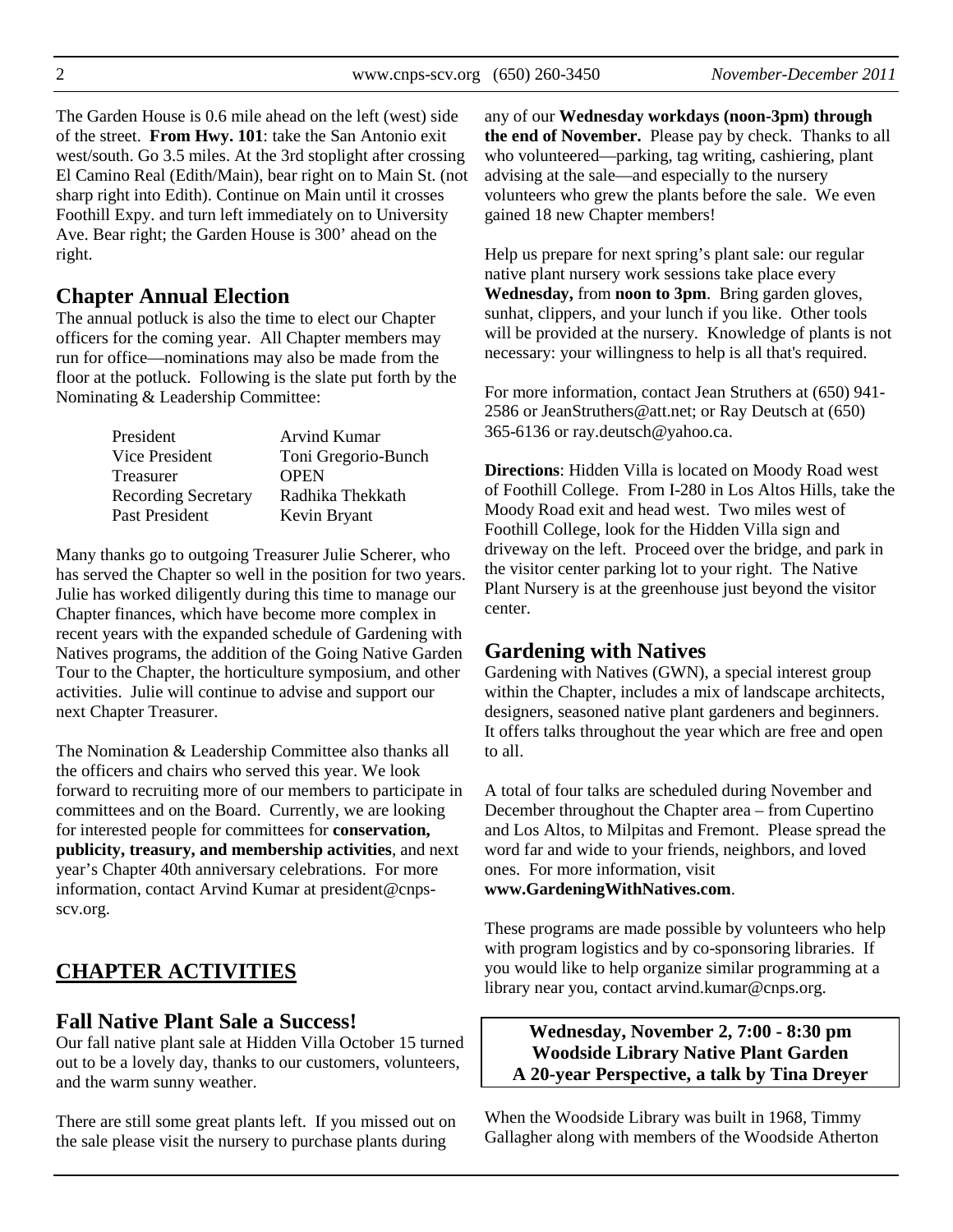Garden Club created the Woodside Library Native Plant Garden. Now California species flourish in a Redwood grove, an Oak woodland setting, a Coastal section, and a sunny Chaparral area. Garden plants are tagged with botanical and common names, so visitors can see examples of these mature specimens and will be inspired to grow them in their yards. Today, this charming garden has truly become a community resource, hosting plant sales and serving as an outdoor classroom for school children and college landscape design students.

Tina Dreyer manages the team of volunteers that tends the garden and has been involved since its inception. She will tell its history through slides and commentary. **Note that this talk will be held at the Los Altos Library and not in Woodside.** 

Los Altos Library, 13 S. San Antonio Road, Los Altos. (650) 948-7683.

#### **Tuesday, November 8, 7:00 - 8:30 pm Easy to Grow Native Plants A talk by Arvind Kumar**

Are you new to native plant gardening? Do you want to include drought-tolerant, low-maintenance native plants in the garden, but don't know where to start? Come to this talk and learn about easy-to-grow native plants (trees, shrubs, perennials, and annuals) for the home garden. Arvind Kumar has been gardening with native plants for over 10 years, and is the president of our Chapter.

Fremont Main Library, 2400 Stevenson Blvd., Fremont. (510) 745-1401.

> **Thursday, December 1, 7:00 - 8:30 pm Native Plant Propagation, A talk by Deanna Giuliano plus Seed & Cutting Exchange**

With the rainy season and cooler weather just beginning, now is the time to start seeds of California native plants in order to enjoy plenty of blooms in the spring. During this program, you will not only learn how to propagate by a professional nurserywoman, but you can also participate in our annual seed and cutting exchange.

Deanna Giuliano has been a native plant nursery specialist for eight years and has managed the Acterra Restoration Nursery in Palo Alto for the past five years.

After the talk ... Bring native plant seeds and cuttings from your garden to show and tell and share, and take something new home. The offerings range from easy-to-grow to hardto-find. Don't have any to share? No problem – there is usually enough for all, and then some.

Milpitas Library, 160 N Main Street, Milpitas. (408) 262- 1171 x3616.

#### **Monday, December 12, 7:00 - 8:30 pm An Ecosystem in Your Garden A talk by Jim Howard**

Convert your yard into a beautiful native wildlife habitat and watch how quickly the creatures make it their favorite spot! It's easy and inexpensive to create food, water, and shelter for native insects and birds. This presentation includes photos of a local backyard restoration project, and provides some important lessons for the beginning habitat gardener.

Jim Howard is the District Conservationist for the USDA Natural Resources Conservation Service in San Mateo County. He has degrees in Environmental Management and Forest Management.

Cupertino Library, 10800 Torre Avenue, Cupertino. (408) 446-1677.

## **Keying with Natives**

Join us as we learn and practice methods of identifying the native plants of our region (aka keying). From beginners to more advanced, there are challenges for all. Bring in plant samples if you have some, or just come and work with the materials provided. We discuss the various plant books, and practice keying with them. Microscopes are also available, for further examination of the intricate details of the specimens.

The upcoming dates are **Fridays**, **November 11 and December 9, from 6:30pm - 8:30pm**. We meet at the Peninsula Conservation Center (PCC), 3921 E. Bayshore Road in Palo Alto. For more information, please contact Dave "Tex" Houston at 350co2now@gmail.com or (650) 303-2777; or Sally Casey at (408) 377-0989.

**Directions to PCC:** From Highway 101, take the "San Antonio North" exit, get immediately into the left-hand turn lane, and turn LEFT onto East Bayshore. This will curve around to the left, then right. Turn right on Corporation Way. Then turn into the first driveway on your left, which leads to the PCC parking lot. The meeting rooms are on the first floor.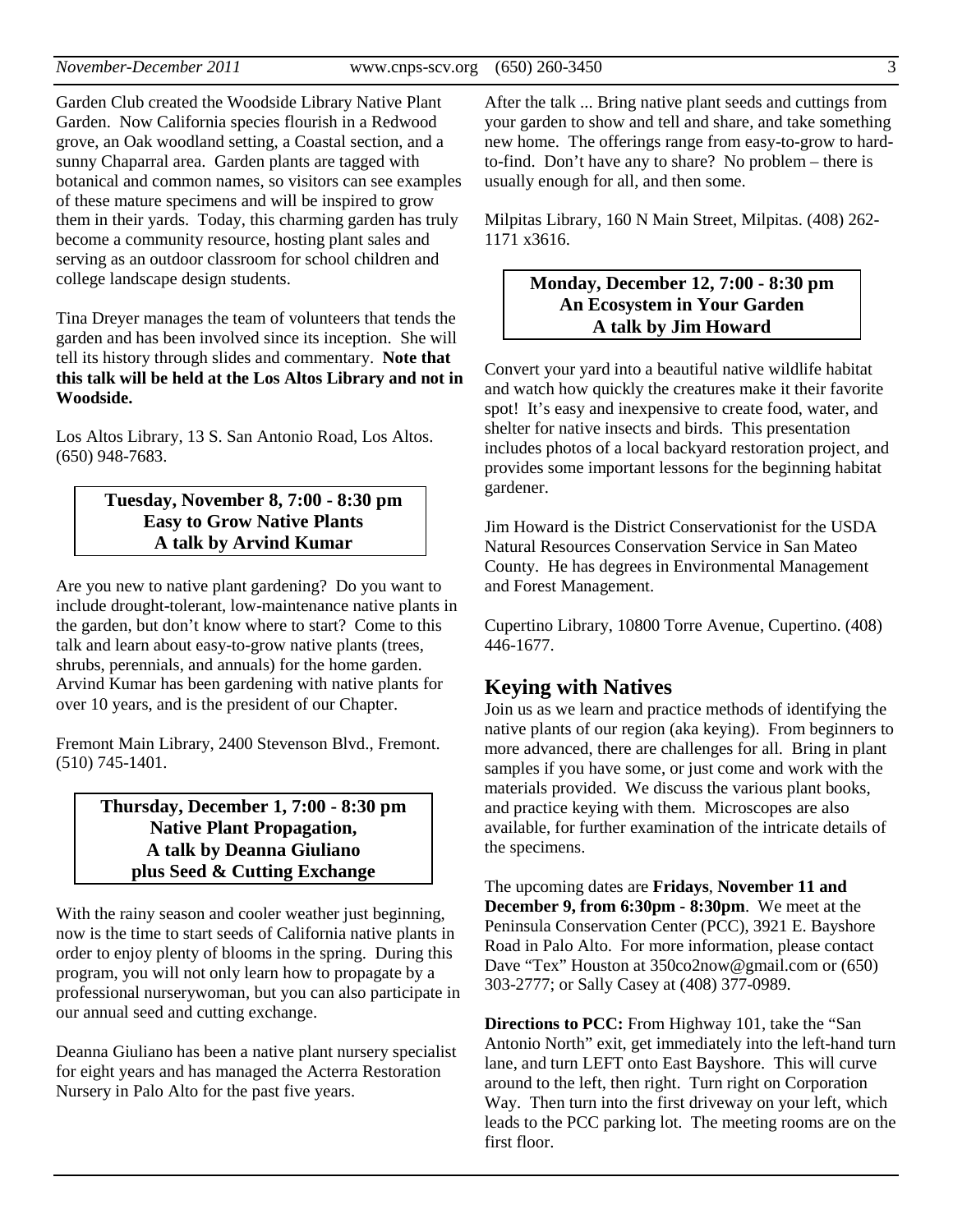## **Chapter scholarship supports graduate study of rare, serpentine endemic plants.**

*By Suzie Woolhouse, Master's Candidate, San José State University.* Suzie is also our Student Liaison to the Chapter Board.

I would like to thank the Santa Clara Valley Chapter of CNPS for the Graduate Student Scholarship – it has been a huge help! The research for my Master's entails detailed studies on three rare plants (all CNPS list 1B.2) that are found on serpentine in the Northern Sierra Nevada, California. Two are strict serpentine endemics in the Mint Family (Lamiaceae), *Monardella follettii* (Jeps.) Jokerst and *Monardella stebbinsii* Hardham and Bartel, and are restricted to approximately 30 and 10 populations, respectively. *Monardella follettii* is widespread on serpentine in



Suzie Woolhouse

contributing to its rarity.

A species of bee in the genus Bombus visiting Monardella follettii. M. follettii had a greater diversity of larger pollinators visiting its flowers that appeared to be providing more successful pollination.

With *Lewisia cantelovii*, I examined differences in functional traits between serpentine and non-serpentine populations in the field and conducted a reciprocal transplant in the greenhouse at SJSU. *L. cantelovii* has shown evidence of local adaptation to soil type as well as significant differences in functional traits between soil types in the field. This evidence points to the potential for edaphically distinct ecotypes in this species which if proven to be genetically distinct could warrant further conservation and taxonomic revision of this species.

Plumas National Forest while *Monardella stebbinsii* is only found along the North Fork of the Feather River in an area of less than 5 square miles. *Lewisia cantelovii* J. T. Howell (Montiaceae) is found both on and off serpentine and is more widespread throughout 5 different Counties in the Northern Sierra. Understanding the organism is critical for conservation and management of rare species. This research will provide important baseline data to the USDA Forest Service for management of these little known rare taxa.

For all taxa, I visited a minimum of five populations per species in order to describe their breadth of habitat requirements. Sites were located using GPS units. At each site I collected soil and leaf tissue from five plants in order to examine elemental concentrations. Above ground habitat characteristics that were recorded include slope, aspect, percent cover of shrubs, herbs, rocks and canopy. All associated species were recorded at each site.

For the two *Monardellas*, I also looked at rates of germination and selfing. Germination trials were conducted at SJSU in soil from both species home sites. In order to determine if they are able to self-pollinate, a pollen exclosure bagging experiment was conducted in the field.

The funds from this scholarship were used to attend the 7th International Conference on Serpentine Ecology in Coimbra, Portugal (**icse2011.ultramafic-ecology.org**). In addition to being a fantastic learning experience, I gave a paper and a poster presentation and was able to get helpful feedback from the international serpentine ecology community.

As both species proved to be primarily outcrossers, I did pollinator observations at peak flowering to determine the pollinators and examine differences between the two species. *M. stebbinsii* appears to have less pollinator success when compared to *M. follettii* and this may be

szwoolhouse@yahoo.com

## **PRESIDENT'S MESSAGE**

*By Arvind Kumar*



Having lived in California 29 years, I look forward to the rains with eager anticipation. Gardening becomes easy because the ground is soft and easily dug. It is the best time of year to plant and propagate and weed – without breaking a sweat.

In open space reserves, the cool temperatures beckon the explorer within. It is a quiet and magical time to be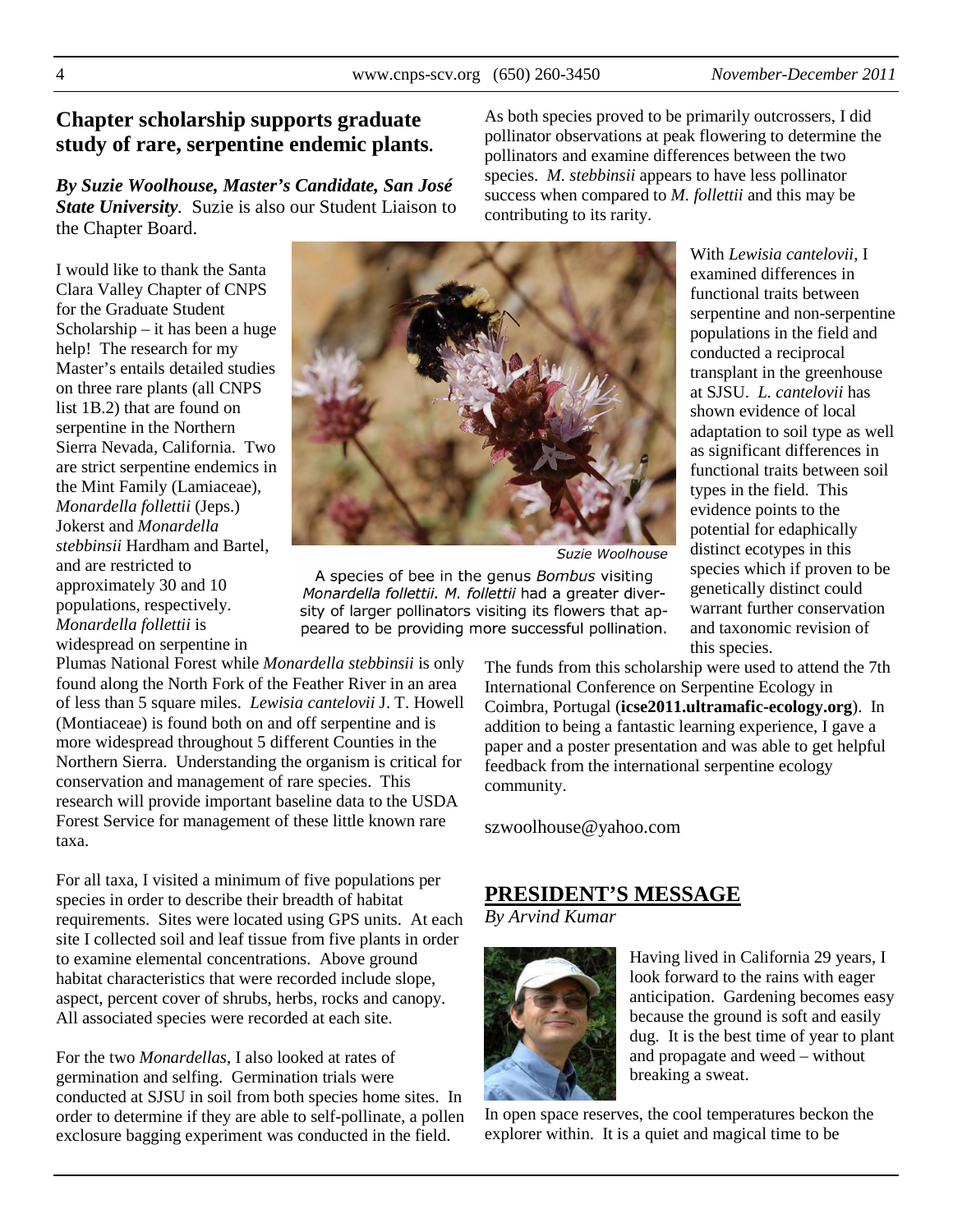outdoors: among the native plants and wildlife, among the buckeyes at their silvery best, festooned with shiny brown ornaments, among the flocks of cedar waxwings gorging on brilliant red toyon berries.

At the end of this calendar year, let us look back on our accomplishments and lessons learned.

The year started off with our Chapter's first ever Horticulture Symposium at Foothill College on February 19. Over 300 people turned out to learn from the leading figures in native plant horticulture. (As organizers, we learned some valuable lessons, too.) Thanks to the symposium, our Chapter was able to fund a CNPS Horticulture Scholarship at Foothill College for three years.

April is our busiest month, but this year was special as we celebrated the first Native Plant Week in California's history with three major events: the semiannual Native Plant Sale, the Going Native Garden Tour (69 gardens, 9,900 garden visits), and the 39th Annual Wildflower Show.

We lost some long-term friends and supporters this year: Olive Zappacosta was a major contributor to the Chapter, particularly our Wildflower Show; Charles Baccus was a steady presence at the Native Plant Sales, delighting us with his eclectic bulb selection.

This year, we met at 7 general meetings, 34 native plant gardening talks at local libraries, and 26 field trips to locations near and far. The Field Trip Leadership training class graduated its first batch of students. Volunteers put in thousands of hours removing invasive plants at Edgewood County Park and other open space preserves. With Chapter backing, the Santa Clara Valley Habitat Conservation Plan moved forward. We continued to award research scholarships to graduate students in botany and environmental sciences. You received 6 issues of the information packed Blazing Star, delivered on time.

How does our Chapter do all this without paid staff? Through the efforts of many volunteers, some spending a few hours per year to others who work a few hours a month. The Chapter area covers two large, populous counties; the only way for the Chapter to accomplish its mission and spread native plant information far and wide is with the help of local volunteers engaged in local communities in neighborhoods, cities, and towns.

We welcome your participation. Get involved in any capacity you are able. Can you host CNPS talks at your local library? Can you help publicize CNPS events by notifying local media? Can you lead or support a plant hike

through your favorite open space area? Can you join or start a weeding party in your neighborhood? The best part about volunteering for CNPS is that as you spread the word about native plants, you end up receiving a first-class education yourself from some of the nicest, most knowledgeable, and inspiring native plant experts around.

You, our members and our volunteers, are the real strength of our Chapter. You have made our Chapter the second largest in the state. Your efforts continue to make a difference to the larger community. Thank you.

## **IN MEMORIAM**

#### **Charles Baccus**

Long time Chapter member Charles Baccus passed away September 11. He survived his cancer one year, post diagnosis.

Charles could often be seen at our Chapter's native plant sales selling bulbs. We knew he had arrived when we saw his antique blue Citroën car in the parking lot. Charles worked for years at the Agnews Center as a landscaper and grounds keeper. After Agnews closed he ran a bulb nursery in his back yard. He also had a collection of old Citroën cars.

When Charles came to volunteer at our Chapter nursery he always had good advice. At the start of the nursery he gave us the shade cloth which we put over the tables at the back of the nursery and over the greenhouse for summer protection. One day he came and took a look at our holey wheelbarrow and took it home and made a wood box on it for our soil.

One Chapter member recalls the wonder he felt when he first saw the landscaping at Charles' and his wife Dee's home in San Jose on one of the first GNGT's ... bulbs and annuals in bloom *everywhere*!

Charles was one of a kind, and generous in sharing his knowledge and plants. We will always be grateful for his generous help with the nursery and we will miss him.

## **CHAPTER SERVICE OUTINGS**

#### **Habitat Restoration at Edgewood Park**

Join us as we restore sensitive habitats at Edgewood Park and enjoy late season wildflowers. Weeding sessions take place at the following times: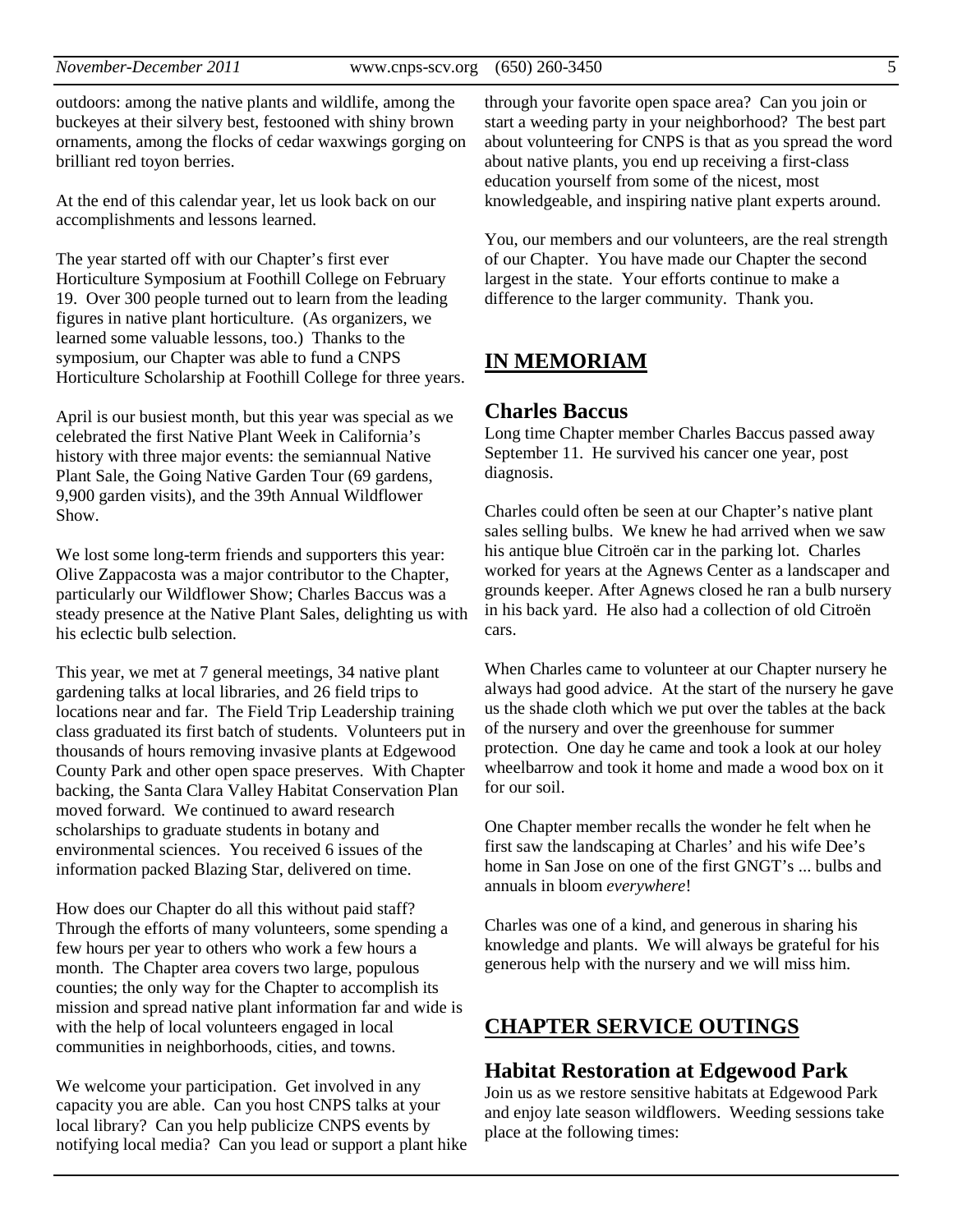• **Friday mornings** throughout the year, **starting at 9am**

• Wednesday evening weedings will return in spring with the return of Daylight Savings Time.

For details, contact Paul Heiple at (650) 854-7125 or pheiple@gmail.com, or email John Allen at jcakwa@comcast.net.

## **Restoration Opportunities in Santa Clara County**

The rains have begun! This is the ideal time of year to begin restoring our beautiful California landscape by removing non-native invasive plants (weeds!) that displace native plants and change the ecosystems we so love. There are several volunteer opportunities in Santa Clara County and Debra Welch (Invasive Plants Chair for Santa Clara County) invites you join in at one of these (non-Chapter) events.

Local land managers select projects they've prioritized by being beneficial to wildlife and native plants and where native plants will return, usually by themselves. To volunteer, sign up with the land manager for your chosen project. Register as a volunteer for MROSD or Santa Clara County Parks and then for each event. When you do, they will tell you where to meet.

Please also contact Debra if you plan to attend, need help signing up, and/or have other ideas for projects in Santa Clara County. She will attend the December 3 event and maybe others. Contact her at (408) 353-8352 or DebraWelch@yahoo.com.

### **Mid-Peninsula Regional Open Space District Events - Broom Removal**

| <b>Date</b> | Time          | Where                 |
|-------------|---------------|-----------------------|
| Saturday,   | 10:00 a.m. to | Sierra Azul           |
| November 19 | 2:30 p.m      |                       |
| Saturday,   | 9:30 a.m. to  | <b>Stevens Canyon</b> |
| December 3  | $2:30$ p.m.   | Ranch Area            |
| Saturday,   | 10:00 a.m. to | St. Joseph's Hill     |
| December 10 | $2:30$ p.m.   |                       |
| Saturday,   | 10:00 a.m. to | <b>Bear Creek</b>     |
| December 31 | $2:30$ p.m.   | Redwoods              |

To sign up for the above projects, visit

**www.openspace.org/volunteer/volunteer\_signup.asp** and sign up as a "preserve partner." Then email volunteer@openspace.org or call (650) 691-1200. Paul McKowan is the Volunteer Coordinator for MROSD.

#### **Habitat Restoration at Almaden Quicksilver Park**

Santa Clara County Parks is hosting one habitat restoration event **in November, on the 12th from 9am to 1pm** at Almaden Quicksilver Park. Volunteers will meet at the Hacienda entrance parking lot, on Almaden Rd. just south of the community of New Almaden.

Visit **www.parkhere.org/portal/site/parks** to sign up. Hint: start by choosing "Volunteer Here" from the left menu. If you have trouble finding the signup form, email Debra and she will send the links to you. Or phone John George at (408) 355-2299.

For all events, wear long pants, sturdy hiking shoes, and sun or rain protection. Water is provided, but bring a water bottle. We look forward to seeing you there!

# **CHAPTER FIELD TRIPS**

Chapter field trips are generally free and open to the public. They are oriented to conservation, protection and enjoyment of California native plants and wildlife, and we adhere to all rules and guidelines for the lands on which we are visiting.

**In our region it is very important to be prepared for hiking on rugged & steep terrain, wide temperature ranges and rapidly changing conditions at any time of year. All participants should wear sturdy footwear and carry sufficient water, sun protection, food, clothing layers, personal first aid and other supplies you may need. If you have any questions about your ability to participate in a particular field trip, please contact the trip leader in advance.** 

**Sun Nov 6 Rancho Cañada del Oro 9 am – 2 pm**  Join Steve Rosenthal and Arvind Kumar for a guided plant identification walk through Rancho Cañada del Oro, one of the newer open space preserves in Santa Clara County.

Trails offer spectacular views of the Diablo Range and Mt. Hamilton and go through a variety of native habitats: grassland, oak woodland, sage-chaparral scrub, and riparian. We expect to see many fruiting plants, including toyon, coffeeberry, buckeye, holly-leaved cherry, oaks, bay laurel, madrone, and snowberry. We will start with the Serpentine Loop Trail, switch to the Longwall Canyon Trail, and return via the Mayfair Ranch Trail. The distance covered will be 4.3 miles with 500' of elevation gain.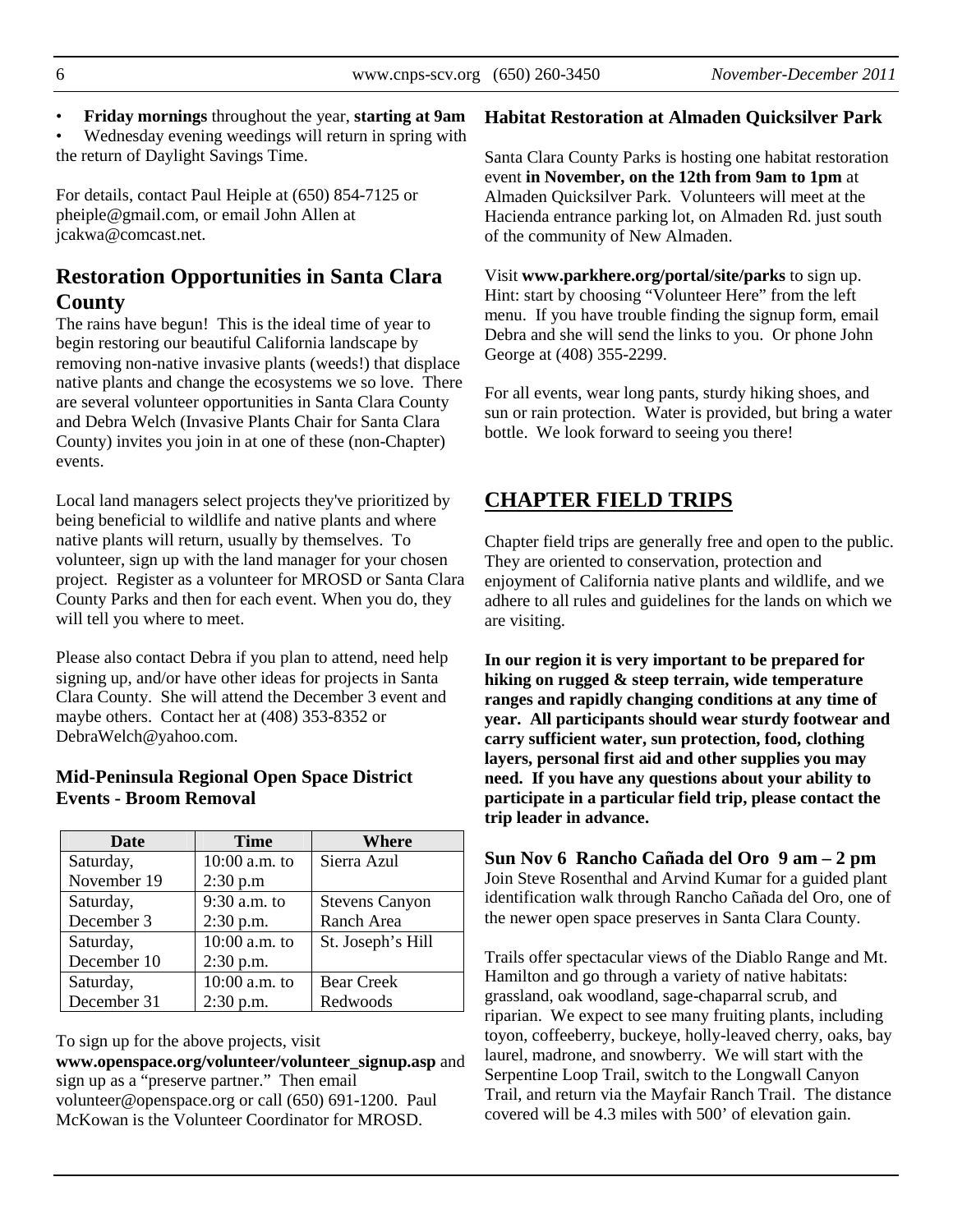Native plant lovers will enjoy the wide variety of habitats and plants. Beginners interested in plant identification are welcome; prior knowledge of native plants or botany is not required. Bring water and a bag lunch. Dress in layers, and appropriately for late fall weather. Heavy rain cancels.

**Space is limited. RSVP** to arvind.kumar@cnps.org or (408) 715-7020 to reserve your place and for directions to the meeting place. This walk is **open to CNPS members only**; memberships are accepted at the trailhead.

# **Field Trip Planning Meeting**

**Tue Dec 6 6:30-8:30pm - PCC Palo Alto**

It's time to start planning for 2012 trips. All are welcome to join in on planning hikes and field trips for the winter/spring season. If you are interested, please come to the meeting or contact us. We offer training and other resources to help anyone who wants to get involved with these activities.

For further information contact Carolyn Dorsch, Field Trip Chair. Phone (650) 804-6162 (evenings) or email cdorsch1@aol.com.

**Directions to the PCC** (Peninsula Conservation Center), see directions following the Keying with Natives article, earlier in this newsletter on page 3.



Please join CNPS members from around the state at the CNPS Conservation Conference at the Town and Country Resort in San Diego. The conference sessions will be held from **January 12-14**, 2012, with pre-conference workshop and field trips scheduled on **January 10-11**. The 2009 CNPS Conservation Conference in Sacramento was a big success, and we're all looking forward to another great event!

Highlights of the Conference include featured speakers Peter Raven, Louise Jackson, Bruce Pavlik, and David Chipping, in addition to 220 presentations, 14 skill-building workshops, several field trips, numerous exhibitors and

vendors, scientific and chapter conservation posters, a silent auction, poetry, botanical art, photography, and music! Students interested in native plants will have many opportunities to participate and volunteer at the conference. Our chapter has contributed to the conference scholarship fund—students can find more information about applying for funds at: **www.cnps.org/cnps/conservation/ conference/2012/students.php**.

Members who cannot travel to San Diego can participate by becoming a sponsor of the conference, donating to the student scholarship fund, or by donating items for the silent auction.

Pre-registration for the conference **ends January 9**. Members are encouraged to take advantage of the CNPS discount and stay at the Conference hotel near other participants. Room discounts apply through Dec. 16 or as soon as the room block is filled. For more information please visit **www.cnps.org/cnps/conservation/ conference/2012**. We look forward to seeing you there!

# **CHAPTER OFFICERS FOR 2011**

To learn more about volunteering with the Chapter, to ask questions or to give suggestions, please contact any of the officers listed below.

| <b>Title</b>     | <b>Name</b>   | <b>Phone</b> | <b>Email</b>    |
|------------------|---------------|--------------|-----------------|
| <b>President</b> | Arvind        | (408)        | arvind.kumar@   |
|                  | Kumar         | 715-7020     | cnps.org        |
| Vice             | Toni          | (408)        | tonig@flash.net |
| <b>President</b> | Gregorio      | 373-4497     |                 |
|                  | -Bunch        |              |                 |
| <b>Recording</b> | Radhika       | (650)        | rthekkath@      |
| <b>Secretary</b> | Thekkath      | 473-1537     | yahoo.com       |
| <b>Treasurer</b> | Julie         | (415)        | julie.scherer@  |
|                  | Scherer       | 317-4681     | gmail.com       |
| Past             | Kevin         | (408)        | mtngreen $17@$  |
| <b>President</b> | <b>Bryant</b> | 348-9470     | verizon.net     |

To join our Chapter email list please use the signup link at the bottom of our Chapter home page at **www.cnpsscv.org.**

**DEADLINE FOR THE NEXT** *BLAZING STAR* 

**Saturday, December 3, 2011** 

**Email: mattsson@surfpix.net Phone: (408) 255-3767**